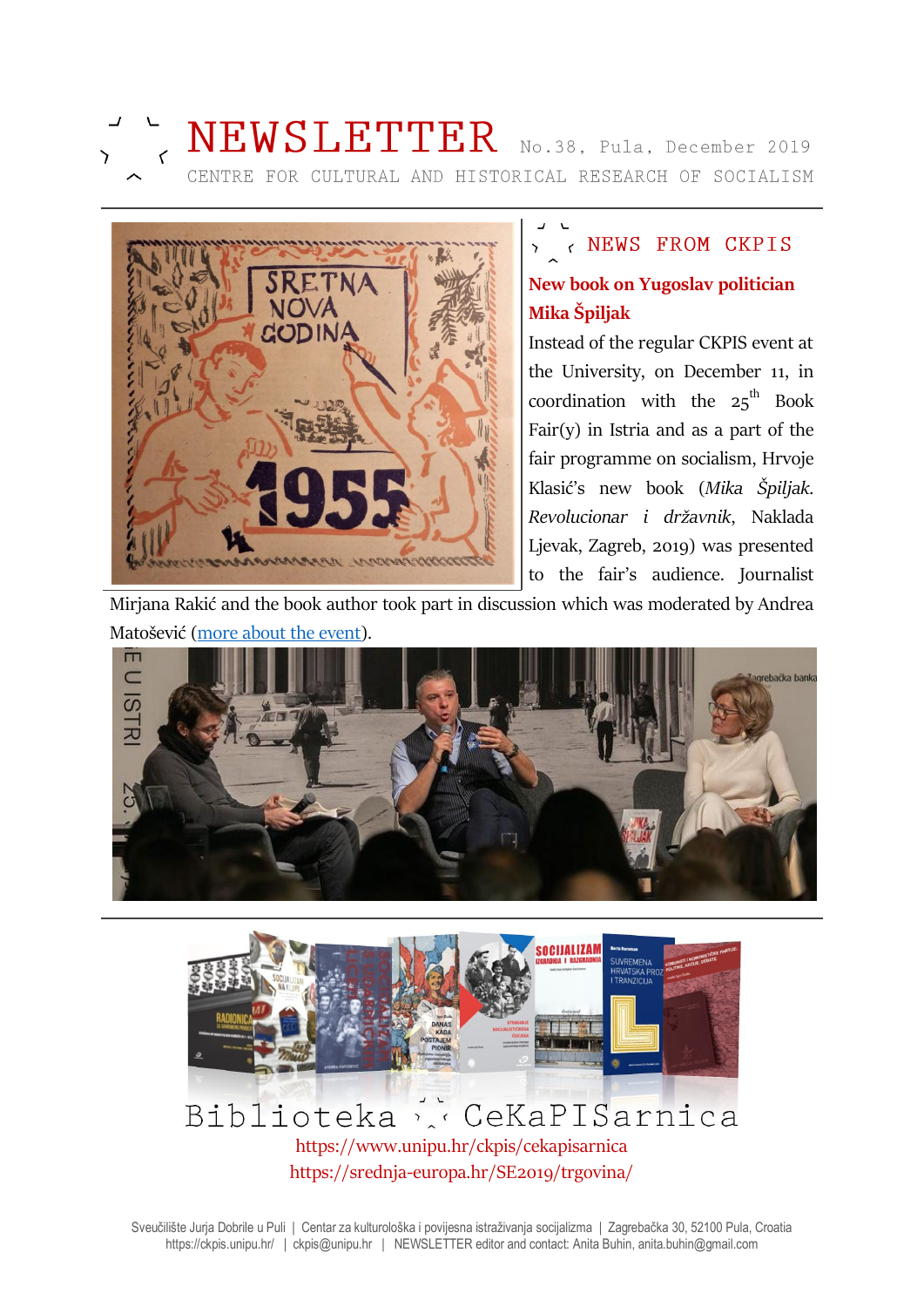

# **CONFERENCES**

## **Post-Socialist Memory in a Global Perspective: Postcolonialism, Post-transition, Posttrauma – Chisinau, 24-26 September 2020**

One of the purposes of this conference is to allow scholars and practitioners from the post-socialist countries of Europe and Eurasia to discuss common issues. We invite submissions of panels, sessions, round tables, workshops, and individual papers covering different aspects of post-socialist memories. We are especially interested in papers using comparative approaches and studying cases from different regions. We are inviting proposals for panel and poster sessions for early-career researchers (Ph.D. and advanced MA students), including discussions of thesis proposals. Alternative formats are also welcome. [\(Read more\)](https://www.memorystudiesassociation.org/post-socialist-memory-in-a-global-perspective-postcolonialism-post-transition-post-trauma/)

Application deadline: 15 January 2020

#### **The (Im)penetrable Barriers: Borders and Migrations in History, Pula, 21-23 May 2020**

The aim of the conference is to look at both of these topics that are very relevant for the world today. We wish to explore migrations, the movements of peoples across tribal, state, national and other boundaries, whether peaceful or bellicose, but also to look at how boundaries and frontiers changed over time. Ideally, the intersection between the two will provide us with opportunities to learn from the examples from our past to better explain the issues we face today. [\(Read more\)](https://ffpu.unipu.hr/past-present-future-2020/call_for_papers) Application deadline: 15 January 2020

#### **GRACEH 2020: Adjusting the Focus: Scales, Spaces and Trajectories in European History- Florence, 22-24 April 2020**

Historians carefully choose and combine various scales, from the global to the local, in their research. The act of zooming in and out between them allows us to fundamentally change our notions of space. Whereas we used to look at spaces - in the widest sense of the word - as fixed areas, delimited by a number of easily identifiable fence-posts, they increasingly appear to us as a set of blurred boundaries, constantly eluding our attempts to pin them down. Adjusting our focus to such ambivalent and contradictory spaces allows us to discern trajectories inside and across them which would have otherwise remained hidden from view. [\(Read more\)](https://cfp.tempopedia.org/graceh2020/cfp)

Application deadline: 31 December 2019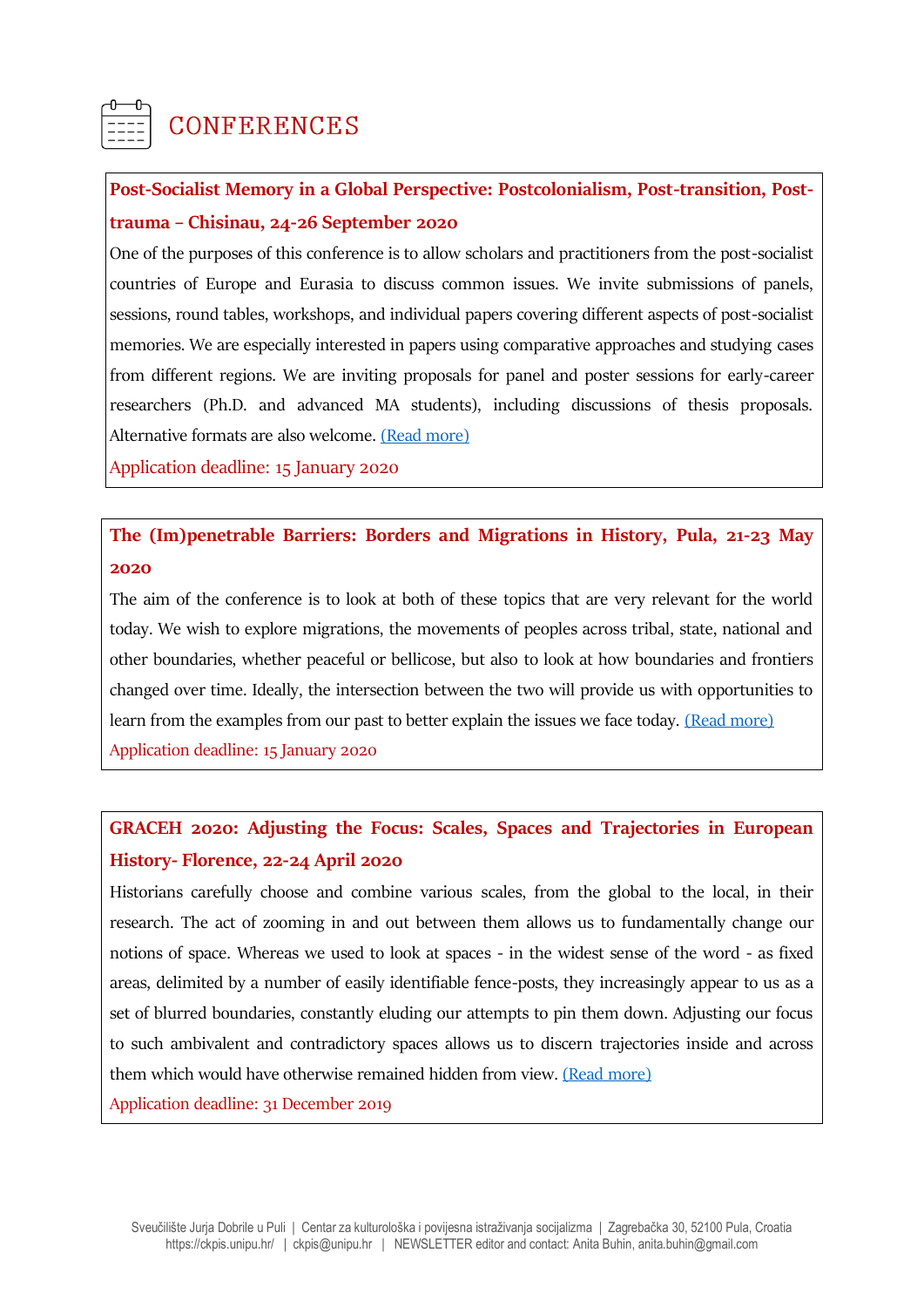**Industrial Heritage as a Source of Social Empowerment and Economic Revitalization, Postgraduate summer course - Central European University, Budapest 6-15 July 2020** The course will focus on the potential of industrial heritage to be a transformative influence in the post-industrial regions. It aims to bridge an industrial past, through a deindustrialized present, towards an economically and socially sustainable future. It is based on the recognition that there is a gap between heritage specialist focusing on heritage assets on one side, and policymakers and developers focusing on social and economic development on the other. The way to bridge this gap is using heritage as a resource for development, which, at the same time, secures the sustainability of heritage. Heritage is considered as a lever of economic growth and social renewal in postindustrial landscapes. [\(Read more\)](https://summeruniversity.ceu.edu/industrial-heritage-2020)

Application deadline: 14 February 2020

## **9. međunarodna konferencija o industrijskoj baštini: Industrijsko nasljeđe nakon 1945. godine - Rijeka, 22-23 May 2020**

U suradnji s Pro Torpedom, udrugom za zaštitu i promociju riječke industrijske baštine, Centar za industrijsku baštinu Sveučilišta u Rijeci organizira 22. i 23. svibnja 2020. godine 9. međunarodnu konferenciju o industrijskoj baštini. Konferencija je posvećena temi Industrijsko nasljeđe nakon 1945. godine, uz veliki broj podtema [\(Read more\)](https://drive.google.com/file/d/1a5qKxqT4OmOQ4rUE3O-9wklC2PS7_0E6/view)

Application deadline: 29 February 2020



# PUBLICATIONS

#### **Jelena Đureinović***, The Politics of Memory of the Second World War in Contemporary Serbia: Collaboration, Resistance and Retribution* **(London: Routledge, 2020)**

Exploring the concepts of collaboration, resistance, and postwar retribution and focusing on the Chetnik movement, this book analyses the politics of memory. Since the overthrow of Slobodan Milošević in 2000, memory politics in Serbia has undergone drastic changes in the way in which the Second World War and its aftermath is understood and interpreted. The glorification and romanticisation of the Yugoslav Army in the Homeland, more commonly referred to as the Chetnik movement, has become the central theme of Serbia's memory politics during this period. The book traces their construction as a national antifascist movement equal to the communist-led Partisans and as victims of communism, showing the parallel justification and denial of their wartime activities of collaboration and mass atrocities. [\(Read More\)](https://www.routledge.com/The-Politics-of-Memory-of-the-Second-World-War-in-Contemporary-Serbia/Dureinovic/p/book/9780367278045)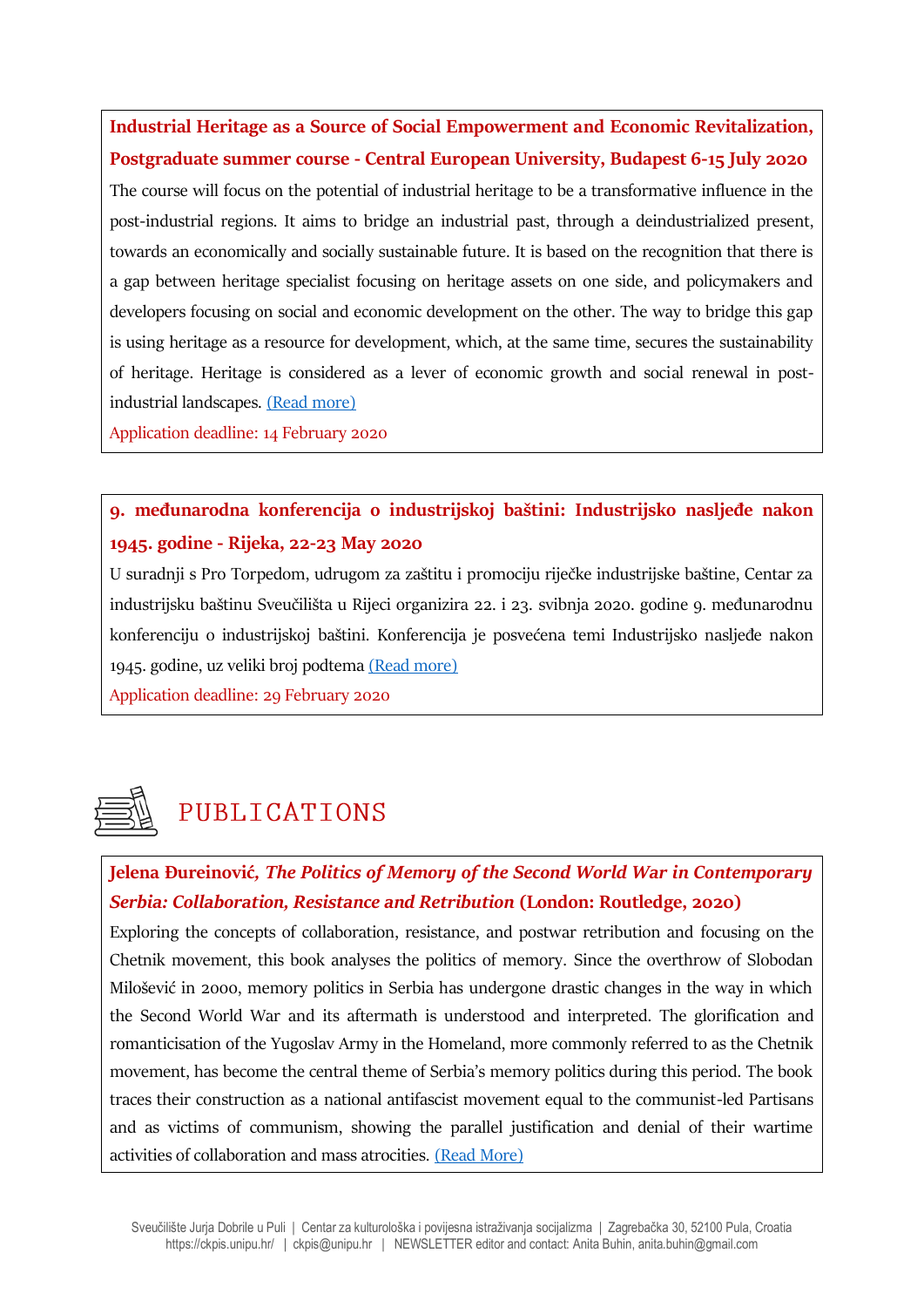## **Chiara Milan***, Social Mobilization Beyond Ethnicity: Civic Activism and Grassroots Movements in Bosnia and Herzegovina* **(London: Routledge, 2019)**

This book offers an in-depth investigation of the emergence and spread of social mobilizations that transcend ethnicity in societies violently divided along ethno-national lines. Using Bosnia Herzegovina as a case study, the book explores episodes of mobilization which have superseded ethno-nationalist cleavages. Bosnia Herzegovina emerged from the 1992–95 war brutally impoverished and deeply ethnically divided, representing a critical and strategic case for the examination and understanding of the dynamics of mobilization in such divided societies. Despite difficult circumstances for civic-based collective action, social mobilizations in the country have grown in size, number and intensity in recent years. [\(Read More\)](https://www.routledge.com/Social-Mobilization-Beyond-Ethnicity-Civic-Activism-and-Grassroots-Movements/Milan/p/book/9780815387022)

#### **Sven Cvek, Jasna Račić i Snježana Ivčić,** *Borovo u štrajku: rad u tranziciji 1987. - 1991.* **(Zagreb: Baza za radničku inicijativu i demokratizaciju, 2019)**

Posebna intencija knjiga bila je ilustrirati povijest odozdo i ukazati na djelovanje samih radnika te prenijeti njihovo iskustvo na temelju različitog izvornog materijala, napose izjava u tvorničkim novinama i medijima, ali i intervjua sa radnicima što su ih autori proveli. Slično kao historiografija o društvenim protestima koja je umjesto na iracionalno djelovanje mase ukazivala na racionalno ponašanje i motivaciju aktera, tako se i borovski radnici u knjizi ne prikazuju kao iracionalni ili pasivni u vremenima krize i sveobuhvatnih političkih, ekonomskih i socijalnih promjena nego kao upućeni i aktivni akteri. Iako je politička i državna razina mogućnošću i važnošću svoga djelovanja uglavnom presudna u donošenju formativnih odluka, ne treba nikako zanemariti radnike kao aktere – posebno u štrajku ili protestu – kao snažan vid pritiska, pristajanja ili otpora.[\(Read More\)](http://borovo1988.radnickaprava.org/hr/borovo-u-strajku)

# **Ankica Čakardić,** *Sablasti tranzicije. Socijalna historija kapitalizma* **(Zagreb, Rijeka: Naklada Jesenski i Turk, Drugo more, 2019.)**

Knjiga predstavlja spoj socijalne filozofije, društvene teorije i povijesti. U užem smislu taj se spoj proteže kroz tri usko povezane tematske sekcije koje problematiziraju pojavu i izvore ranog, tj. agrarnog kapitalizma. Prva je sekcija skica marksističkih rasprava o problemu tranzicije iz feudalizma u kapitalizam. U drugoj se nudi analiza konkretnog odsječka engleske intelektualne historije ranog novog vijeka i njezine teorijske afirmacije kapitalizma – u prvom redu u radovima Thomasa Hobbesa i Johna Lockea. Konačno, u trećoj sekciji formulira se prijedlog marksističkofeminističke analize agrarnog kapitalizma. [\(Read More\)](http://www.historiografija.hr/?p=18023)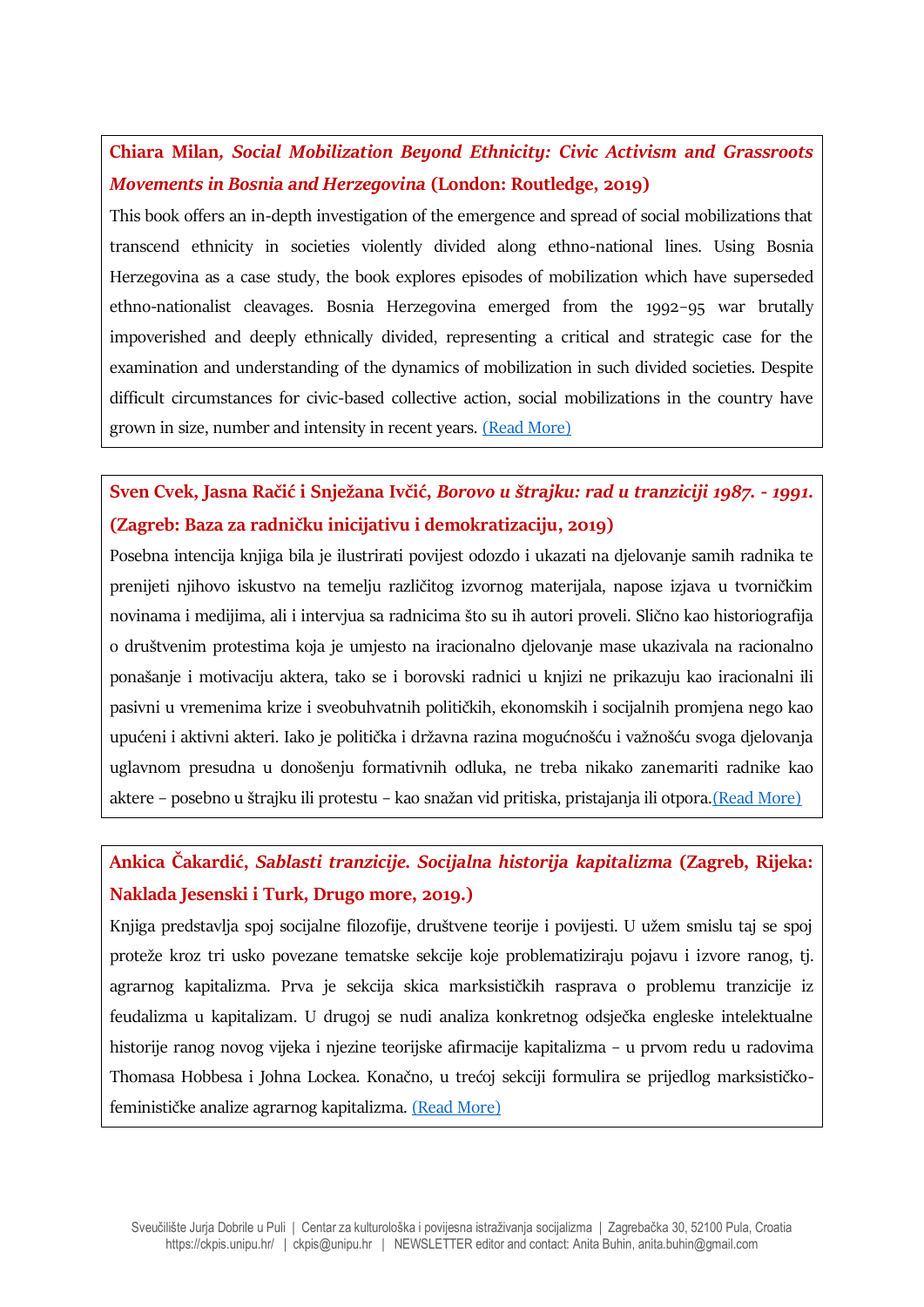# POSITIONS, GRANTS AND STIPENDS

#### **Book reviews editor, Studies of Transition States and Societies**

STSS is looking for a book review editor who could serve starting from 01.02.2020 or at an agreed later date. The position is not remunerated but is an excellent opportunity to expand your academic network and get significant editorial experience. The role involves identifying suitable books to be reviewed in STSS, approaching potential reviewers, commissioning the review, and oversee the related editorial process. Edited by Dr Abel Polese and Prof Ellu Saar and published by Tallinn University, 'Studies of Transition States and Societies' (STSS) is an open-access interdisciplinary journal for the study of transition societies. With Eastern Europe and the former USSR region as main focus, it accepts submissions from a variety of disciplines and world regions (Africa, Asia, Latin America). [\(read more\)](http://publications.tlu.ee/index.php/stss/index)

Application deadline: 31 December 2019

#### **Dimensions of Europeanization, Junior and Senior Fellows 2020-2021, University of Graz**

The fellowship program of the field of excellence "Dimensions of Europeanization" will focus on the theme Making Borders/Crossing Borders during the academic year 2020-1. Over the year, it will support four junior fellows (post-doc and early career) and two senior fellows (tenured professors and equivalent) to spend one semester in Graz to conduct and present research and collaborate with other researchers. The theme focuses on historical and contemporary processes of border making, in particular in the context of defining Europe in changing historical contexts. Projects can cover all historical periods from antiquity, such as the role of the limes of the Roman Empire, to the present, such as the external borders of the EU and FRONTEX. [\(Read More\)](https://europaeisierung.uni-graz.at/)

Application deadline: 15 March 2020

#### **Visiting Fellowship Programme 2020-21, Centre for Southeast European Studies, Graz**

The Centre for Southeast European Studies of the University of Graz is currently accepting applications for Visiting Fellows for the academic year 2020-2021. The Centre provides research facilities for fellows, including a working place, access to the library and full participation in the activities of the centre for a period of one semester (4 months, either October-January or March-June). Visiting Fellows will receive a small budget to organise a public event or lecture. Visiting fellows are expected to present their work in a research seminar, discuss their research informally with members of the centre and contribute a working paper to the centre's working paper series and write a contribution to the research blog of the centre. Visiting fellows are also encouraged to contribute to seminars, classes and other teaching and research activities of the centre. [\(Read](https://suedosteuropa.uni-graz.at/en/centre/visiting-fellowship-programme/)  [More\)](https://suedosteuropa.uni-graz.at/en/centre/visiting-fellowship-programme/)

Application deadline: 15 January 2020